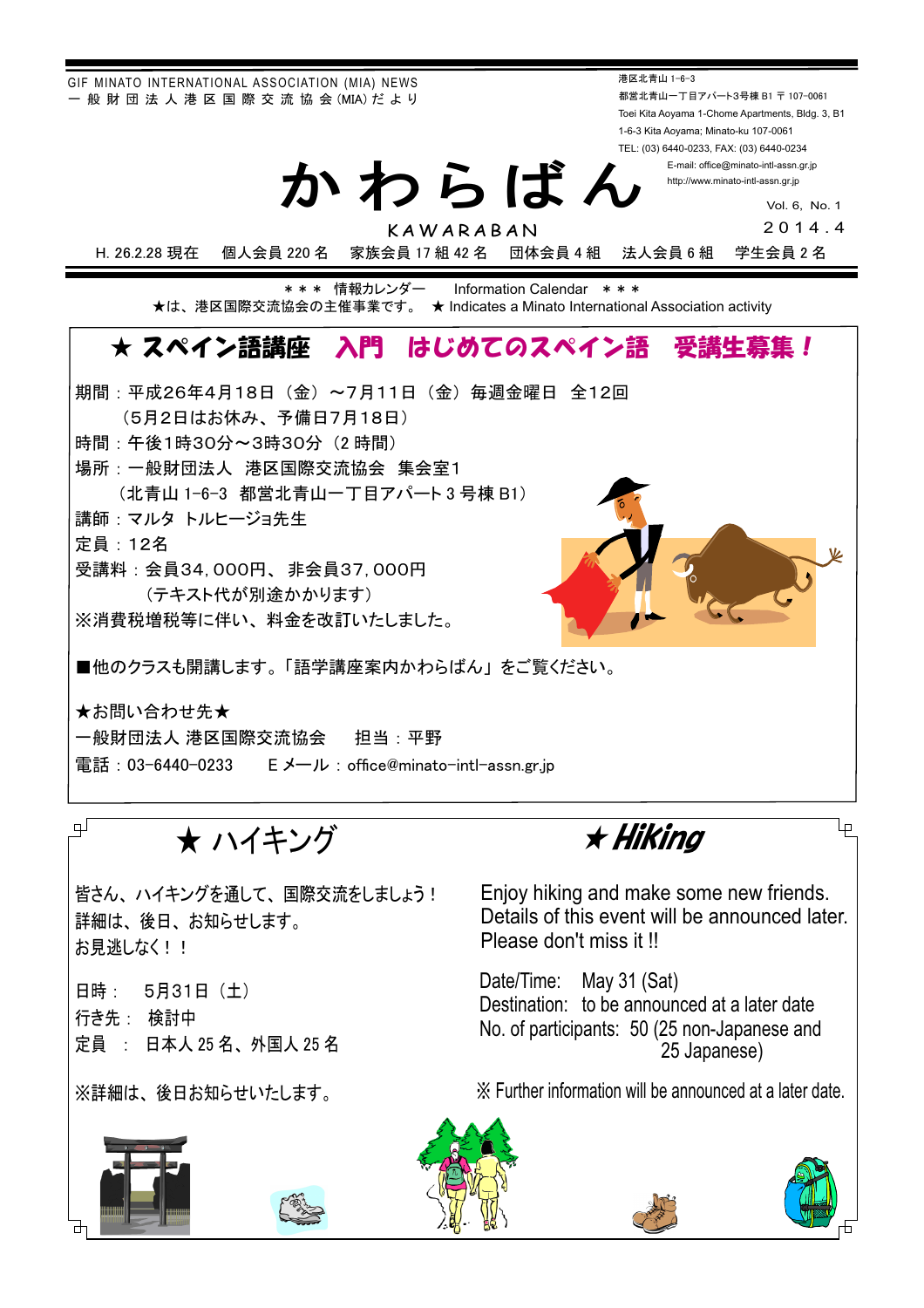#### オレッツ・チャット・イン・ジャパニーズ  $\star$  Let's Chat in Japanese (LCJ)

Let's Chat in Japanese (にほんごではなそう) は日本 語で楽しくお話するイベントです。今回のテーマは「ゴー ルデンウィーク」です。日本では4月の終わりから5月 <sub>|</sub>の初めにかけて、休みの日が続きま<sub>す゚゙¿ $\iota_\iota$ その時期のこ</sub> │とを「ゴールデンウィーク」と呼び、人々はいろいろな 場所へ観光に出かけます。あなたはゴールデンウィー クにどこに行きたいですか?日本語で話してみましょう。 ぜひご参加下さい!

日程: 4月26日 (土). 時間:午後12時~1時30分 <u>場所;三田 №</u> ホール スペースD(港区芝 4-1-23) 電話:03-6440-0233 メール: office@minato-intl-assn.gr.jp

"Let's Chat in Japanese" is a great opportunity to try out your Japanese conversation skills. The topic in April is "Golden Week." It is a succession of holidays at the end of April and the beginning of May, and many people go sightseeing in this season. Where will you go during Golden Week? Please join us and enjoy chatting in Japanese!

Date: April 26 (Sat) Time: 12:00 - 1:30 PM Place: Mita NN Hall, Space D (4-1-23 Shiba, Minato-ku) Participation fee: Free Inquiries: MIA Office. Tel: 03-6440-0233

E-mail: office@minato-intl-assn.gr.jp

# ★ Let's Rediscover Japan (LRJ)

LRJ is a gathering for rediscovering Japan, with meetings conducted in English. Do you have enough knowledge about Japan or your country to tell someone about it?

Our April guest speaker is Dr. Radu-Petru Serban, the Ambassador Extraordinary and Plenipotentiary of Romania to Japan. The topic is: "Romanian and Japanese people: More than 338 years of friendly dialogue".

Date: April 26 (Sat) Time: 2:00 - 3:30 PM Place: Mita NN Hall. Space D (4-1-23 Shiba, Minato-ku) Participation fee: ¥500; ¥200 for students (student ID required) Capacity: 40 people



Ļρ

╓╄╗

Please join us! ᇚ

பு

#### Ψ ★日本語カンバセーションパートナー 事業説明会についてのお知らせ

協会では日本語を話す機会を求めている外国人 の方に「日本語カンバセーションパートナー」とい う事業を行っております。日本語カンバセーション パートナー事業説明会は、北青山オフィス相談室 で行っています。

事前にお申込のうえ、ご参加下さい。

- 日時: 4月12日 (土) 日本人 午前11時~ 外国人 午前 11 時半~
- 問合せ:事務局  $\mathbf{z}$ 03-6440-0233 03-6440-0234 Fax



#### Lр ★ MIA's Japanese Conversation Partner

MIA's Japanese Conversation Partner program is held at MIA's office in Kita Aoyama. This is a casual Japanese conversation meeting for foreigners. Explanatory meetings are held at the MIA office. Please make a reservation prior to attendance.

Date & time: April 12 (Sat) Japanese 11 AM  $\sim$ Non-Japanese  $11:30$  AM  $\sim$ 

**Inquiries: Call MIA office**  $33 : 03 - 6440 - 0233$ Fax: 03-6440-0234

申込等で取得した個人情報は、当協会が主催する国際交流事業運営の範囲内で使用し、外部に提供することはございません。 Personal data acquired from applications will be used solely for operation of events organized by Minato International Association and will not be disclosed to third parties.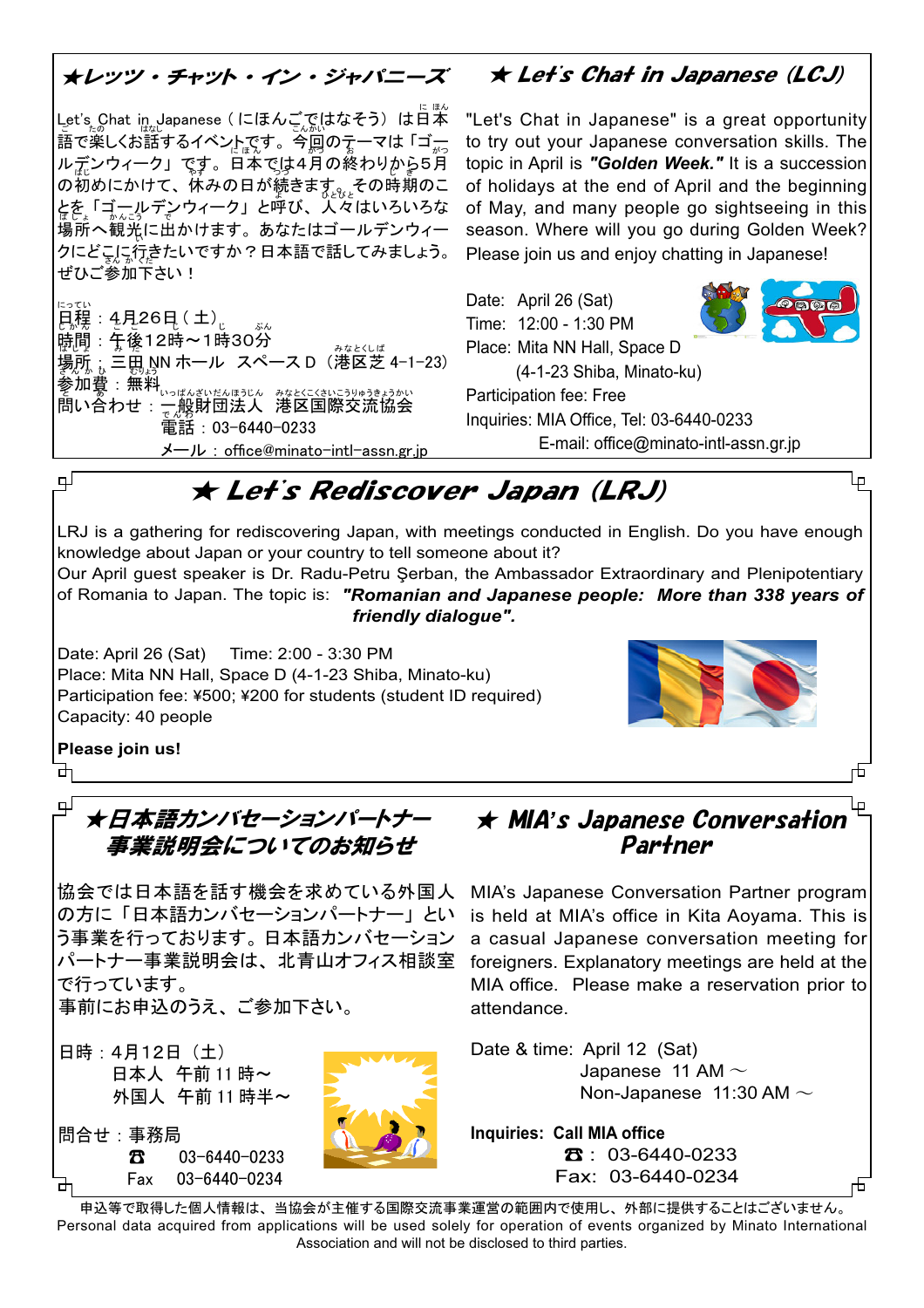GIF MINATO INTERNATIONAL ASSOCIATION (MIA) NEWS - 般 財 団 法 人 港 区 国 際 交 流 協 会 (MIA) だ よ り

港区北青山 1-6-3 都営北青山一丁目アパート3号棟 B1 〒 107-0061 Toei Kita Aoyama 1-Chome Apartments, Bldg. 3, B1 1-6-3 Kita Aoyama; Minato-ku 107-0061 TEL: (03) 6440-0233, FAX: (03) 6440-0234

> E-mail: office@minato-intl-assn.gr.jp http://www.minato-intl-assn.gr.jp

> > Vol.6, No.1-2 201 4.4

KAWARABAN

かわらばん

H.26.2.28 現在 個人会員 220 名 家族会員 17 組 42 名 団体会員 4 組 法人会員 6 組 学生会員 2 名

\*\*\* 情報カレンダー Information Calendar \*\*\* ★は、港区国際交流協会の主催事業です。 ★ Indicates a Minato International Association activity

#### ★語学講座のお申込みについて

■電話、E-mail, ハガキ、Fax, 事務局窓口にてお申込み下さい。

■お申込みの際は

①名前 ②会員番号(会員の方のみ) ③電話番号 ④住所 ⑤ E-mail アドレス (お持ちの方のみ) をお知らせください。

■先着順のため定員に達し次第、受付を終了いたします。

■レベルチェックが必要な講座がございます(中国語、スペイン語各クラス)。

お問い合わせ・お申込み先

語学講座案内

一般財団法人港区国際交流協会 担当:平野

〒 107-0061 港区北青山 1-6-3 都営北青山一丁目アパート3号棟 B1

電話: 03-6440-0233 Fax: 03-6440-0234 E-mail: office@minato-intl-assn.gr.jp

#### ★中国語講座~現代文を読む~

日程: 4月10日~7月3日 毎週木曜日 全12回 (5月1日はお休み、予備日7月10日)

時間: 午前9時45分~11時45分 (2時間)

場所: 一般財団法人 港区国際交流協会 集会室1 (北青山 1-6-3 都営北青山一丁目アパート3号棟 B1)

講師: 王暁菁先生

定員: 12名 (先着順)

受講料: 会員22,000円、非会員25,000円 (テキスト代が別途かかります) ※消費税増税等に伴い、料金を改定いたしました。

テキスト:「游学中国」- 自游自在学漢語(人民教育出版社) (テキスト購入については、初回の授業にてご案内します)

対象: 中国語の文法をひと通り学習した方

内容: 中国語で書かれた教科書を通じ、会話、単語、重点表現、文型、練習問題、ピンインのついていない短文を学びます。 中国語から日本語への翻訳や、自分の国の文化について簡単な中国語で表現する練習も行います。

※ご受講前にレベルチェックを受けていただきます。

#### ★中国語講座 初級

日程: 4月8日~7月8日 毎週火曜日 全12回 (4月29日、5月6日はお休み、予備日7月15日) 時間: 午後6時45分~8時45分 (2時間) 場所 : 一般財団法人 港区国際交流協会 集会室2 (北青山 1-6-3 都営北青山一丁目アパート3号棟 B1) 譴師 : 王 暁菁 先生 **定**員: 15名 (先着順) 受講料: 会員22,000円、非会員25,000円 (テキスト代が別途かかります) ※消費税増税等に伴い、料金を改定いたしました。 テキスト: どんどん吸収中国語 中国語初級テキスト (光生館) CD ブック NHK 新中国語入門 (上野恵司著 NHK 出版) (テキストは各自でご購入ください) 対象:基礎からしっかりと学びなおしたい方 内容:発音をしっかり勉強しながら文法を身につけていきます。 ※ご受講前にレベルチェックを受けていただきます。